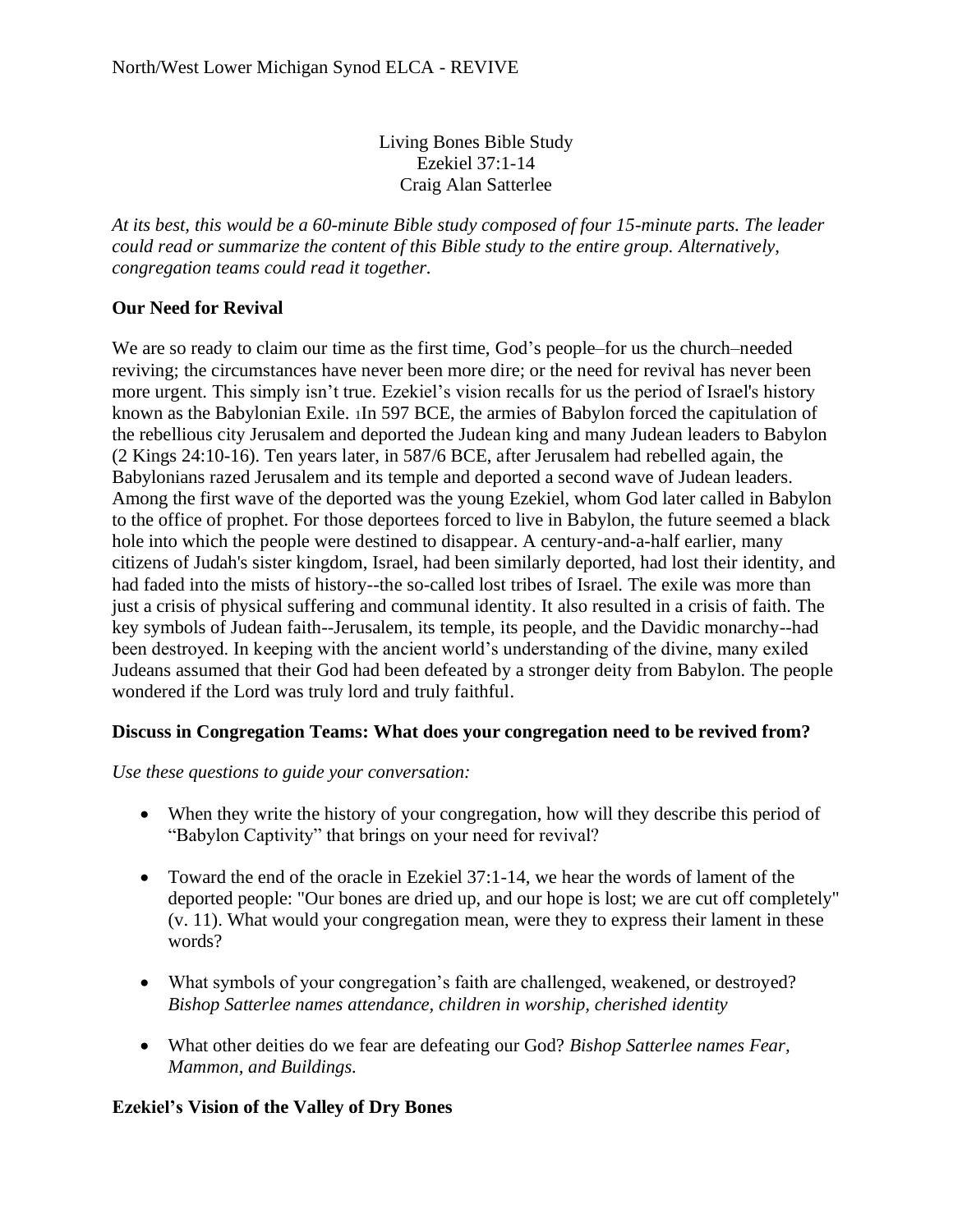## Read aloud [Ezekiel 37:1–14](https://biblia.com/bible/esv/Ezek%2037.1%E2%80%9314)

**37** The hand of the Lord was upon me, and he brought me out in the Spirit of the Lord and set me down in the middle of the valley; it was full of bones. **2** And he led me around among them, and behold, there were very many on the surface of the valley, and behold, they were very dry. **3** And he said to me, "Son of man, can these bones live?" And I answered, "O Lord God, you know." **4** Then he said to me, "Prophesy over these bones, and say to them, O dry bones, hear the word of the Lord. **5** Thus says the Lord God to these bones: behold, I will cause breath to enter you, and you shall live. **6** And I will lay sinews upon you, and will cause flesh to come upon you, and cover you with skin, and put breath in you, and you shall live, and you shall know that I am the Lord."

**7** So I prophesied as I was commanded. And as I prophesied, there was a sound, and behold, a rattling, and the bones came together, bone to its bone. **8** And I looked, and behold, there were sinews on them, and flesh had come upon them, and skin had covered them. But there was no breath in them. **9** Then he said to me, "Prophesy to the breath; prophesy, Son of man, and say to the breath, Thus, says the Lord God: Come from the four winds, O breath, and breathe on these slain, that they may live." **10** So I prophesied as he commanded me, and the breath came into them, and they lived and stood on their feet, an exceedingly great army.

**11** Then he said to me, "Son of man, these bones are the whole house of Israel. Behold, they say, 'Our bones are dried up, and our hope is lost; we are indeed cut off.' **12** Therefore prophesy, and say to them, thus says the Lord God: Behold, I will open your graves and raise you from your graves, O my people. And I will bring you into the land of Israel. **13** And you shall know that I am the Lord, when I open your graves, and raise you from your graves, O my people. **14** And I will put my Spirit within you, and you shall live, and I will place you in your own land. Then you shall know that I am the Lord; I have spoken, and I will do it, declares the Lord."

God transported Ezekiel—probably not literally, but in a vision—to a valley full of dry bones and directed him to speak to the bones. Ezekiel was to tell the bones that God would make breath enter the bones and they would come to life, just as in the creation of humanity when God breathed life into Adam [\(Genesis 2:7\)](https://biblia.com/bible/esv/Gen%202.7). Ezekiel obeyed, the bones came together, flesh developed, skin covered the flesh, breath entered the bodies, and they stood up.

The reviving of the dry bones signified God's plan for Israel's future national restoration. The vision also, and most importantly, showed that Israel's new life depended on God's power and not the circumstances of the people. Putting "breath" by God's Spirit into the bones showed that God would not only restore them physically but also spiritually.

# **Dry Bones**

The reference to "bones" is a colloquial way of referring to one's deepest self, or, in the case of "our bones," a way for the community to refer to its most essential self. We say, for example, we feel it in our bones.

### **Discuss in Congregation Teams: What are your congregation's dry bones?**

*Use these questions to guide your conversation:*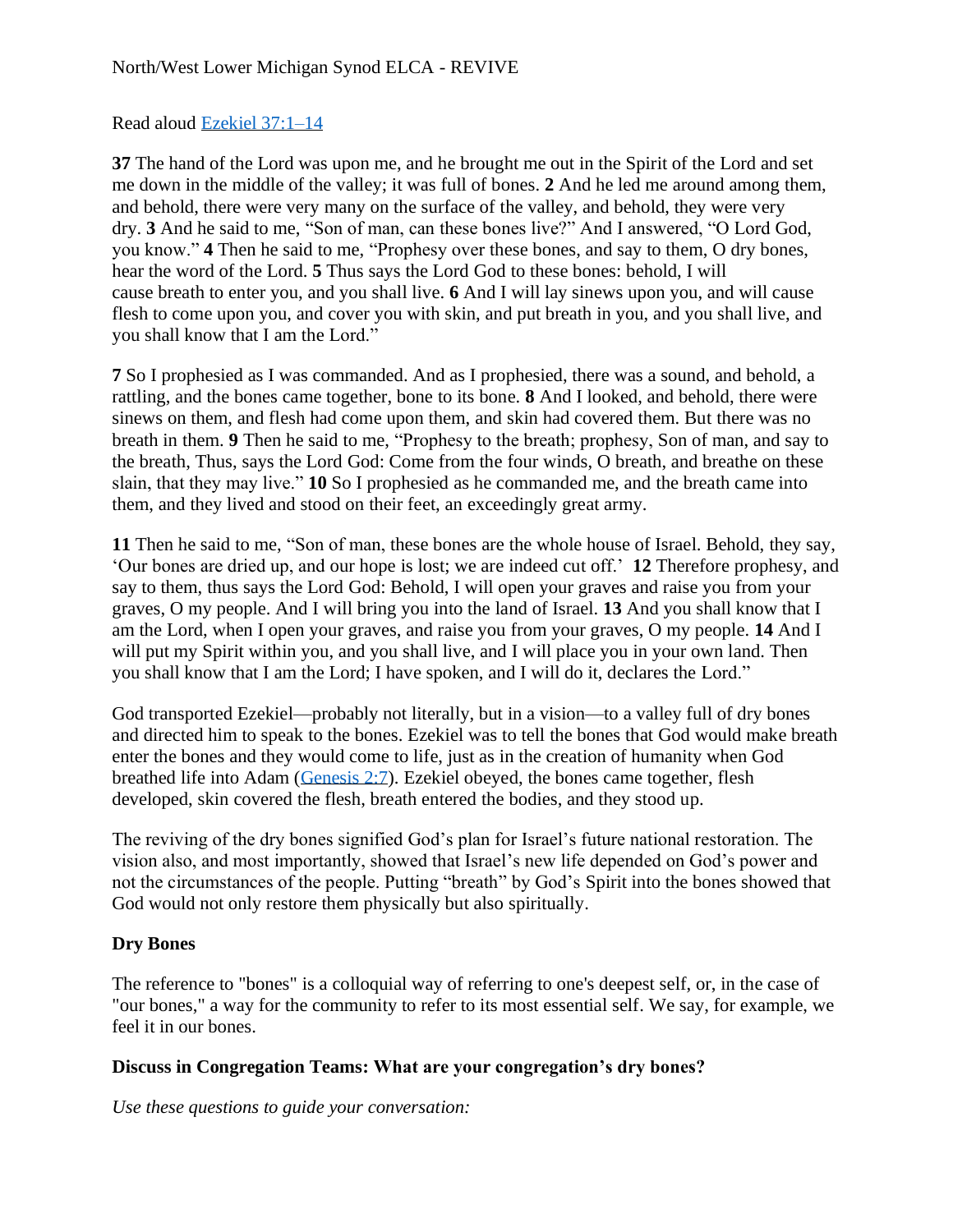- Think of the REVIVE curriculum as the bones of a vital congregation. Which of your congregation's bones are the driest?
- Which of your congregation's bones are most in need of reviving?
- Which of your congregation's bones are most important to revive?
- Which of your congregation's bones should the Spirit revive first?

### **Ezekiel's Message of Deliverance**

"I will put my spirit with you, and you shall live" (v. 14).

The Hebrew *xwr* (*ruach*) can mean "spirit" (as in God's spirit), "wind," and "breath." In this vision, the prophet plays on all three meanings. In v. 1, Ezekiel reports that the Lord's spirit showed him a vision of an entire valley filled with dry bones. The question is, "Can these bones live?" The key to the unfolding story, of course, is that to live, they need not only flesh, sinew, and skin. . . but also breath: "I will. . . put breath in you, and you shall live" (v. 6). Then, in the vision, sinew, flesh, and skin cover the bones, but there is no breath in them (v. 8). So, Ezekiel prophesies to the breath, "Come from the four winds, O Breath, and breathe upon these slain, that they may live" (v. 9). And "the breath came into them, and they lived" (v. 10).

"I will put my spirit with you, and you shall live" (v. 14). God's spirit is the key. With God's spirit, anything is possible. With God's spirit, there is life--and what Jesus called abundant life. Jesus said, "I came that they may have life, and have it abundantly" (John 10:10). Jesus incorporates us in this life, both individually and as the church, when we are joined to his death and resurrection in the waters of baptism.

#### **Discuss in Congregation Teams: How will you remain attentive to God's Spirit and Breath?**

*Use these questions to guide your conversation:*

- One of the purposes of the REVIVE is to be breath for you as leaders. What breath do you most need and how can REVIVE breathe it into you?
- In whose voice do you hear God calling you to prophesy to the dry bones? How can you best be that voice for your congregation?
- Where do you experience God's Spirit breathing life into your congregation? How will you remain attentive to God's breath during the journey of REVIVE?
- What might the flesh, sinew, skin, and breath of Jesus' abundant life look like in your congregation?
- How are these different from the flesh, sinew, skin, and breath of growth or success?